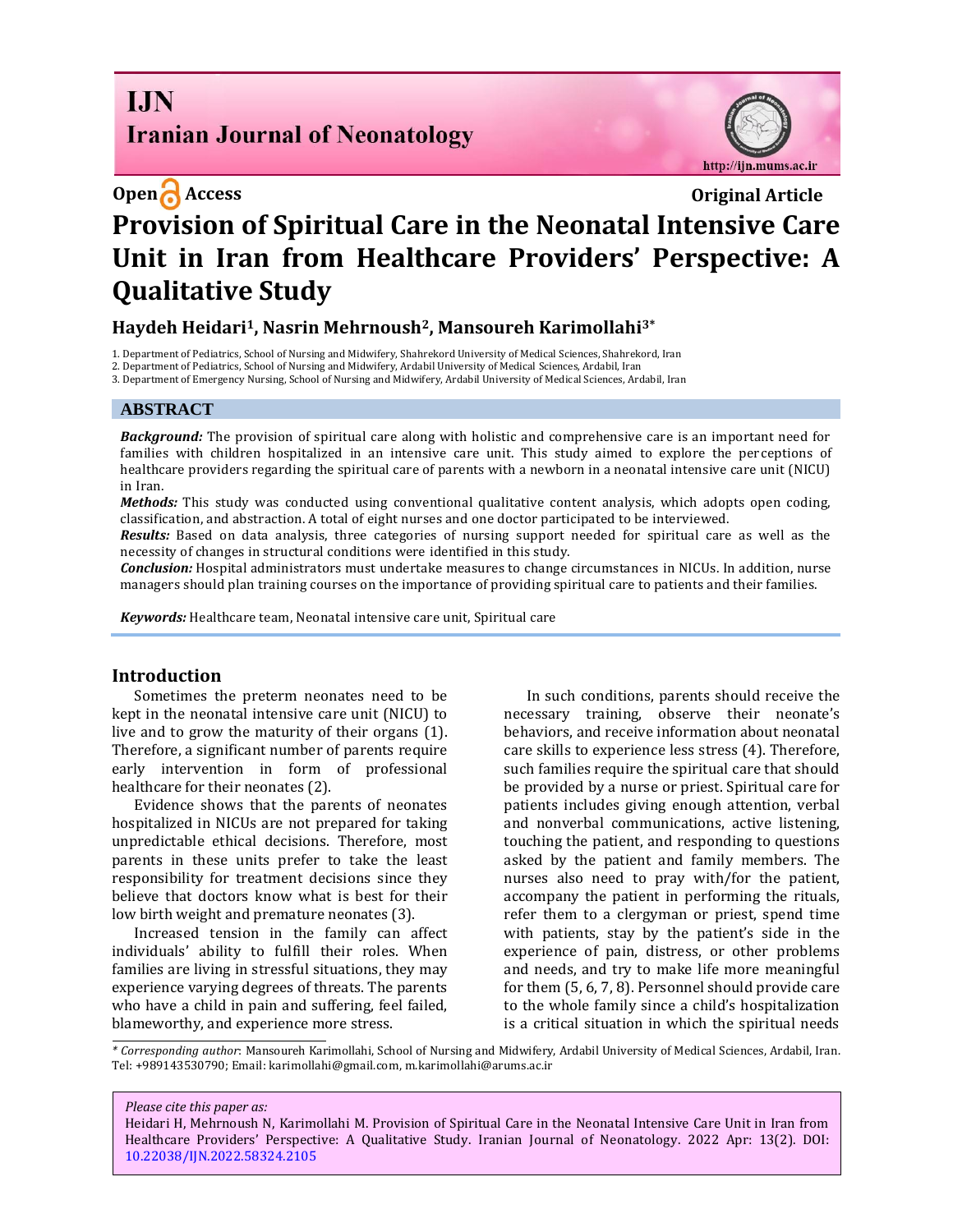of the whole family should be considered (9).

Unfortunately, appropriate care and spiritual support are not provided to parents with neonates in NICU, and the primary concern of nurses in these units is to provide physical care.

On the other hand, a lack of attention to the emotional and mental distress of parents leads to a parents' loss of interest in neonatal care at the time of discharge and increases neonates' and parents' vulnerability (10). Accordingly, the stressful and critical state of the mother and her uncertainties about the future undermine her self-confidence, faith, and interpersonal communication. As a result, the adaptation mechanisms will become insufficient and may induce a sense of loneliness in the mother. In other words, the individual will suffer from a spiritual crisis (11).

This study aimed to understand spiritual care issues among the parents of neonates in NICUs from the perspectives of healthcare providers.

## **Methods**

This qualitative study was performed using a conventional qualitative content analysis method that is appropriate when there is a limitation of available theories or studies on a specific phenomenon (12). The content analysis process includes open coding, classification, and abstraction (13). In total, eight nurses and one doctor participated in this study. The inclusion criteria were being a healthcare provider, working in NICU, and expressing willingness to participate in the study. The study was performed in the NICUs of hospitals affiliated with the Ardabil University of Medical Sciences, Ardabil, Iran.

Face-to-face semi-structured interview sessions were conducted in the staff room. Each interview session lasted between 15 and 25 min. At first, a general question was asked: "What do you think about the concept of spiritual care in the NICU?", and further information was sought by asking further questions, such as "Why should this be so?", "What do you mean about that?" or such

**Table 1.** Demographic characteristics of participants

requests as "Please explain this relationship further". All interviews were transcribed verbatim, words of the text that contained the key concepts were highlighted, and the codes were extracted. After extracting the concepts and codes of sentences and paragraphs, they were grouped into categories based on their similarities and differences. The categories were also merged based on their relationship, which reduced them to a few main themes. Researchers tried not to involve their presumptions in the data analysis as much as possible.

#### *Quality assurance*

The trustworthiness of the study was upheld by including a sufficient number of subjects, fulfilling the scientific procedure effectively, and achieving saturation. Additionally, voice recordings were used to gather information, and taped interviews were transcribed to avoid missing data. Some members were requested to affirm a brief portrayal of each interview. The two analysts performed content coding and analysis independently to guarantee consistent patterns and obtain comparable results. In addition, we attempted to fortify the study through peer checking.

## *Ethical consideration:*

Ethical approval was obtained from the Ardabil University of Medical Sciences, Ardabil, Iran. In addition to providing information about the objectives of the study to participants, they were ensured of the confidentiality of their information. Additionally, they were assured that they can leave the study at any time.

## **Results**

The demographic characteristics of the participants are presented in Table 1. Based on data analysis, the following three categories emerged (Table 2).

| <b>Table 1.</b> Defined applie cliaracteristics of participants |     |                    |               |                    |
|-----------------------------------------------------------------|-----|--------------------|---------------|--------------------|
| No                                                              | Age | Experience (years) | Education     | Position           |
|                                                                 | 28  |                    | Bachelor      | Staff Nurse        |
|                                                                 | 28  |                    | Bachelor      | <b>Staff Nurse</b> |
| 3                                                               | 27  | 4                  | Bachelor      | Staff Nurse        |
| 4                                                               | 29  |                    | Bachelor      | Staff Nurse        |
| 5                                                               | 40  | 17                 | Bachelor      | Head Nurse         |
| 6                                                               | 37  | 14                 | Bachelor      | Staff Nurse        |
|                                                                 | 34  | 11                 | MS student    | Staff Nurse        |
| 8                                                               | 34  | q                  | MS student    | Staff Nurse        |
| q                                                               | 46  |                    | Neonatologist | Dean of ward       |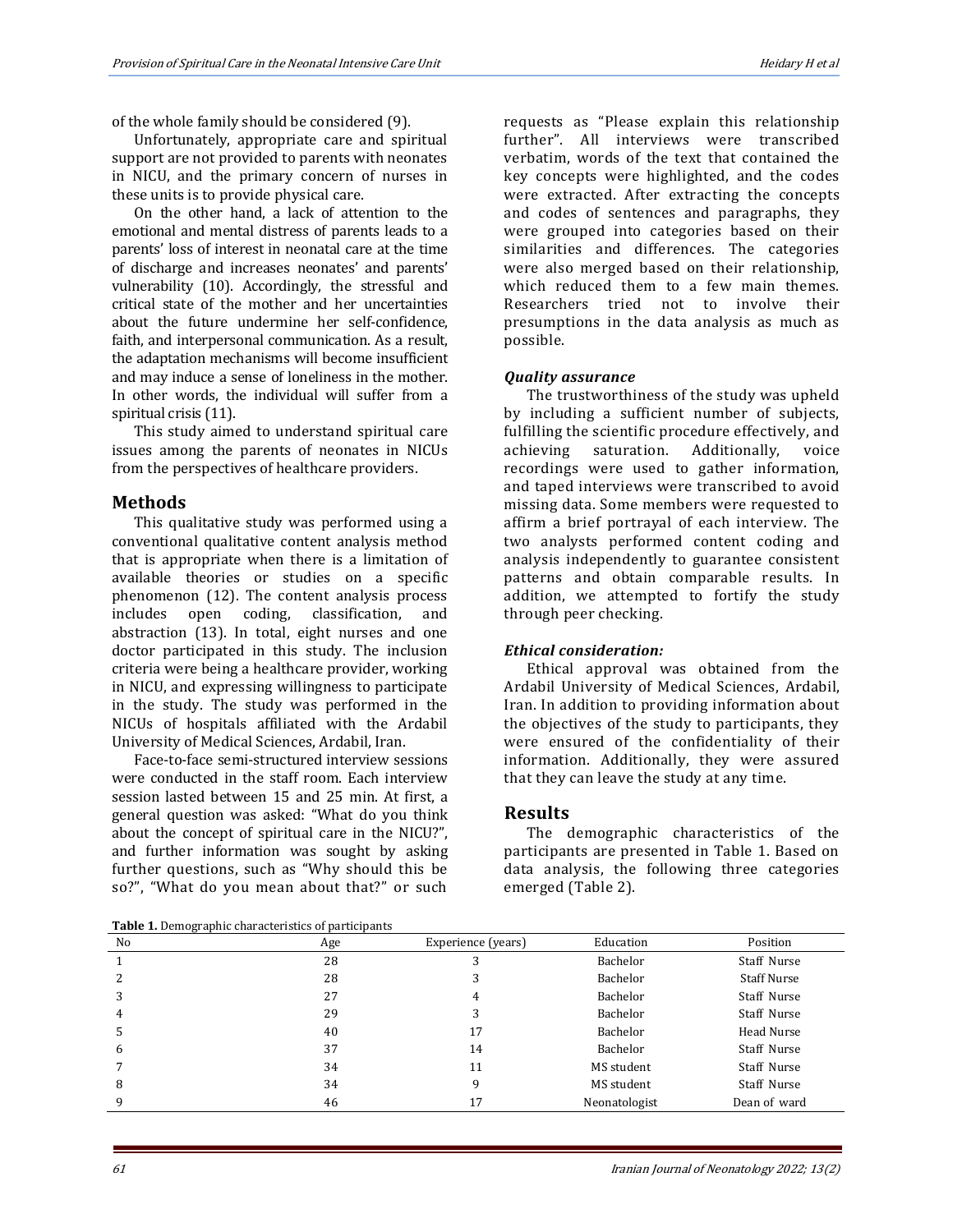|  | Table 2. Main concepts of spiritual care from healthcare providers' viewpoint |  |
|--|-------------------------------------------------------------------------------|--|

| Themes                                                      | Sub-themes                                                                                        |  |
|-------------------------------------------------------------|---------------------------------------------------------------------------------------------------|--|
| Nurses' support                                             | -Allowing mothers to have contact with baby<br>-Doing religious rituals near the baby             |  |
| Need for spiritual care                                     | -Reducing anxiety of the mother<br>-Training nurses                                               |  |
| Necessity for structural changes in the existing conditions | -Providing an appropriate space for the mother<br>-Providing enough space for religious practices |  |

#### *Nurses' support*

This category includes two subcategories: 1) allowing mothers to have contact with the baby and 2) praying near the baby. Almost all participants stated that for the provision of spiritual care, the nurses' support was needed. Mothers described this support as having the permission to be present beside the baby, have contact with the baby, and pray near the baby. In this regard, a participant believed that "the nurses should help parents support their children. The newborn situation in this unit is very critical, when the mother comes and touches and feeds the baby, it is much different from a baby whose mother is not absent. I have experienced it. It is very effective, and we should not inhibit their presence and even help them (parents) … "[n3].

Another participant stated:

"... I remember that our monitors represented numbers, but a touch of a baby by his/her mother or even a verbal communication impacted that numbers, and baby's conditions were getting better ..." [n5 ].

#### *Need for spiritual care*

According to the findings, the need for spiritual care was found in two subcategories: 1) reducing mothers' anxiety and 2) educating nurses. Most nurses said that spiritual care reduced parental anxiety, and nurses should be trained in this regard. A participant said, "a nurse should help by talking to the parents, let them be alone and have body contact with their baby, they need to pray, their tension would reduce by praying, reading Quran, or placing it near their child, this way they feel calm.... "[n4].

Another participant said:

"Personnel should be trained not to cut the emotional connection between the patients and other family members. This is a spiritual need. If the family bonds get disconnected due to the baby's hospitalization, they would be disappointed. … By using family-centered care, the family status becomes clear that underlies spiritual care. This is a new subject for us, and our staff should necessarily have training. There is a need to train nurses regarding good communication with families. This should be followed strictly... "[d1].

#### *Necessity of changing structural conditions*

This category was found to include two subcategories: 1) providing appropriate space for the mother and 2) providing enough space for religious practices. All participants stressed the need for structural changes regarding the provision of spiritual care and necessary and sufficient space for the mother's presence to practice religious rituals. Concerning this issue a participant said:

"Unfortunately, due to space constraints, spiritual care is not feasible. There should be curtains and seats so that the whole family be able to stay here, but there is not enough space; actually, it is not possible, and the most we do is to allow the mother and first-degree family members to visit the baby, space is extremely limited... " [d1]. Too many people inside NICU may spread infection, just the mother and two other family members might be allowed. Rituals should be allowed, but it should be in a way that it does not spread infection.

Another participant stated that:

"Due to a high number of patients, there is not enough space here for parents to stay with their babies, so, if we can provide an appropriate space for their presence and help them to practice the spiritual rituals, pray to God, and be alone with the baby it would be helpful, we need the proper space ... [n6].

# **Discussion**

This study aimed to provide insight into understanding and addressing issues related to spiritual care from the viewpoints of healthcare providers working at NICUs. The findings of the study performed by Chism and Magnan, in 2009, showed that spiritual care depends on the views of nurses about spiritual care (14). Additionally, Dhamani et al., 2011, reported that nurses needed knowledge and readiness to provide spiritual care and support to clients in need (15).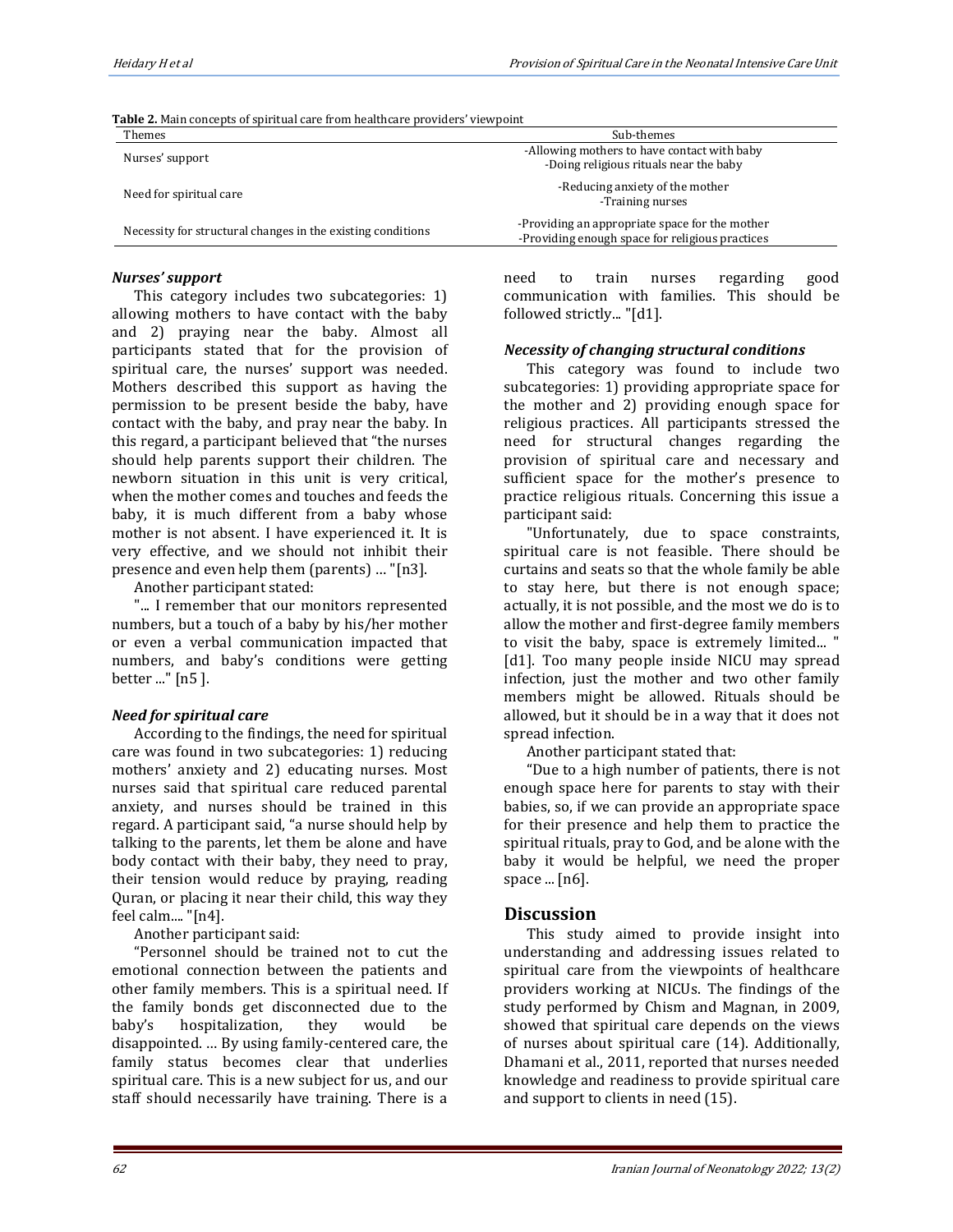Dunn et al. contended that there ought to be expanded accentuation on training that advances the nurses' spirituality, both before enrollment and when proceeding with the instructional programs (16).

Other studies have shown how training sessions might help pediatric nurses provide spiritual care (17). A systematic review investigating the parents' needs in the NICU has demonstrated that parents require helpful information, unique care, insurance about the provision of appropriate care for their baby, permission for close contact with the newborn, as well as acceptance by the nurses and formation of a healing rapport with them (18). In addition, enthusiastic support, inviting situations, parent empowerment programs, instructions, and shared care were effective factors in this regard. Based on the evidence, mothers who are included in care become more active. In general, when parents integrate into the care team, they feel more secure, have more control over the circumstances, participate in creating relationships, and feel more convinced and associated with their newborn. The mothers explained the urge to be close to their infant to develop a sense of belonging. When these needs are met, the mothers feel a greater sense of responsibility and confidence and get more familiar with the needs of their fragile infant (19).

Healthcare providers have identified the importance of spirituality; however, it was not true about the components of comprehensive care. Our results reverberate and add clinical stories to a multicenter quantitative investigation of palliative care patients and their families conducted by Heyland et al. in which spirituality were distinguished as an immense and neglected need in palliative care patients and their families (20).

This study recognized various difficulties related to spiritual issues in a NICU. While the healthcare team perceived that spiritual issues are within the scope of practice of interdisciplinary team members, they recognized healthcare providers themselves as an inhibitor. As has been stated in previous studies (21), the healthcare providers found that there was still a profound theory-practice gap and that translating these capabilities into clinical practice in a delicate way is a considerable obstacle. In many studies, educational and training inadequacy are considered to play a role in the creation of this gap (22, 23), and it has been suggested that training on effective spiritual care should be included in the curriculum of healthcare faculties and existing education programs. Caldeira and Hall stated that by asking for prayers, requesting a religious sacrament, or placing some symbolic religious objects in the incubator, parents try to meet their religious needs, which reflects a dimension of spiritual care (24).

Another study found that 60% to 80% of parents were likewise frightful or anxious, had challenges in coping with their child's pain or symptoms, sought medical information about their child's illness, wondered why they and their children were experiencing this situation, asked the reason behind suffering, and felt guilty. Furthermore, it is claimed that empathetic listening, praying with children and families, touching or other forms of silent communication, and practicing religious rituals or ceremonies are effective methods of providing spiritual care (25).

Regarding the change in structural conditions, participants declared that the highly technical environment of NICUs is very frustrating, and securing a private place is crucial for mothers to feel calm. Heermann et al. and Jackson et al. stated that mothers require a private place, for the occasions when family members come together in the ICU (26, 27). Hall's study, in 2009, showed that not being in a private place with the newborn led to the feeling (in mothers) that the infant belonged to the hospital (28).

# *Limitations*

Regarding the limitations of the present study, one can refer to the small sample size that limits the generalization of the findings. Therefore, future studies with larger sample sizes are recommended to confirm the obtained results.

Second, a potential sample bias may have been introduced due to a disproportionate number of spiritually minded and motivated participants who volunteered for the interviews, since they were not a true representative of the general members of the healthcare team.

# **Conclusion**

In this study, we explored the significance of spiritual care in a NICU from the perspective of healthcare providers. The findings showed that spiritual issues were a significant component that, when addressed, might enhance parents' wellbeing and satisfaction. The participants emphasized the need for addressing spiritual care, changing structural conditions, and training nurses as the key components of spiritual care in the NICU. Therefore, officials and hospital administrators are recommended to undertake the necessary measures to change the